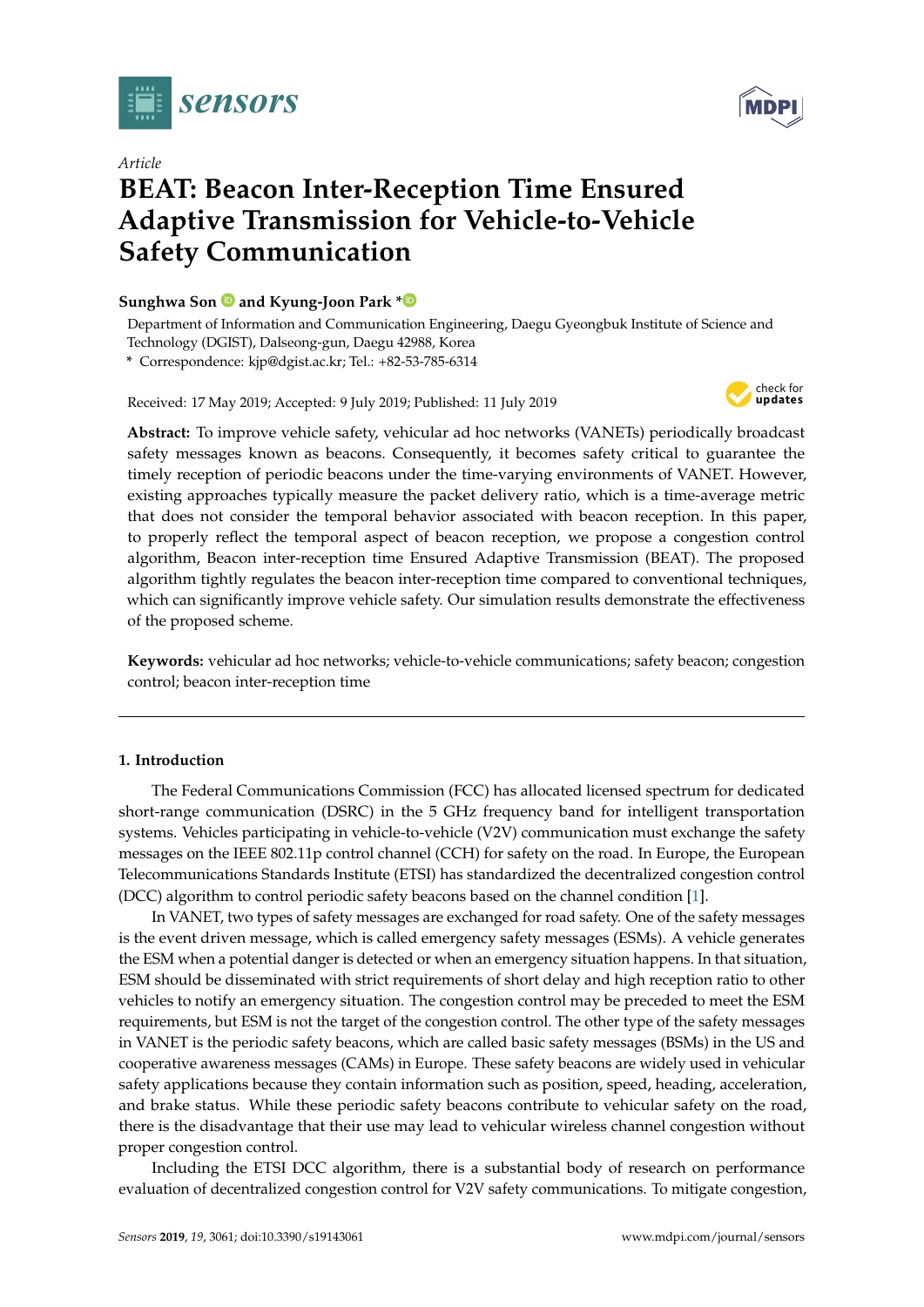most existing studies adapt the transmission parameters based on a time-average metrics such as the beacon reception rate (BRR) and the channel busy percentage (CBP) without properly considering the temporal aspect of individual beacon reception [\[2](#page-9-1)[–4\]](#page-9-2). Meanwhile, there also exist research that considers the temporal behavior of beacon reception such as inter-reception time (IRT) related to awareness [\[5](#page-10-0)[–12\]](#page-10-1). However, in these existing work, IRT is considered as a performance evaluation metric, and is not directly used to control the transmission parameters in real time.

In [\[2\]](#page-9-1), the authors compared the application reliability of the message rate and the data rate congestion control algorithms, represented by LIMERIC and PDR-DCC, respectively. The application reliability is defined as the probability of the number of receiving beacons over a given period for a specific vehicular safety application. An integration of congestion and awareness control algorithm called INTERN is proposed in [\[3\]](#page-9-3). INTERN adapts the frequency margin based on channel busy percentage (CBP) of one and two hops and configures the transmission frequency to satisfy the requirements of the application and keep the channel load below the target CBP at the same time. In [\[4\]](#page-9-2), the authors studied the performance of CAM depending on various parameters. A new statistical channel model is presented and the probability for a successful message reception with respect to the transmission distance is analyzed. The work in [\[5\]](#page-10-0) proposes random transmission power selection to ensure a beacon reception for neighbors. By randomly selecting the transmission power, it can reduce the recurring collisions and improve the awareness quality at close range. The approach also reduces the channel congestion by transmitting less at longer distances. The authors showed that a reduction in the channel busy time ratio and in the probability for exceeding an update delay compared to constant full transmission power. In [\[6\]](#page-10-2), the authors analyzed congestion control algorithms in terms of stability. They demonstrated the instability of the ETSI DCC and compared it with linear-adaptive congestion control through simulation. The channel load oscillations in the DCC are caused by the synchronized CBP measurement. The asynchronous CBP measurements are implemented as a continuous function for message rate for the ACTIVE states of DCC. For the performance evaluation, packet error rate (PER) and the 95th percentile inter packet gap (IPG) are used as metrics. To select important safety messages for verification in VANETs, the Relative-Time and Zone (RTZ) is proposed in [\[7\]](#page-10-3). The authors considered location and direction of the sender and relative-time between vehicles to provide higher awareness of nearby vehicles. The packet loss and the average inter-message delay are used as metrics to measure the awareness. The proposed scheme provides higher awareness of nearby vehicles with lower inter-message delay and reduced packet loss compared with other existing schemes. The authors of [\[8\]](#page-10-4) evaluated the temporal beacon reception patterns in vehicular networks with packet inter-reception (PIR). They reported that the PIR time distribution is heavily tailed and the blackout probability is measured from the real-world experiments. However, they only used three vehicles in a highway scenario, thus did not consider the channel congestion. The authors of [\[9\]](#page-10-5) presented a review of congestion control schemes for V2V communication. For the comparison of different approaches, they classified the congestion control algorithms in terms of type of traffic, control mechanism, and performance metrics. Some studies consider the IRT metric [\[10](#page-10-6)[–12\]](#page-10-1) but they are the averaged IRT value and used as performance metric not as control metric.

In this paper, we use the beacon inter-reception time as a control metric and propose an effective congestion control algorithm, namely Beacon inter-reception time Ensured Adaptive Transmission (BEAT), which can deliver safety beacons in a timely manner under dynamic environments.

The rest of this paper is organized as follows. Conventional congestion control algorithms are introduced in Section [2.](#page-1-0) The proposed algorithm based on the beacon inter-reception time is described in Section [3.](#page-3-0) In Section [4,](#page-4-0) simulation results are presented and we conclude this paper in Section [5.](#page-9-4)

#### <span id="page-1-0"></span>**2. Conventional Congestion Control Algorithms**

First, we introduce two representative congestion control algorithms, DCC and LInear MEssage Rate Integrated Control (LIMERIC) [\[13\]](#page-10-7). They have the same property in the way they control the channel load based on measured CBP to avoid congestion. The difference resides in the congestion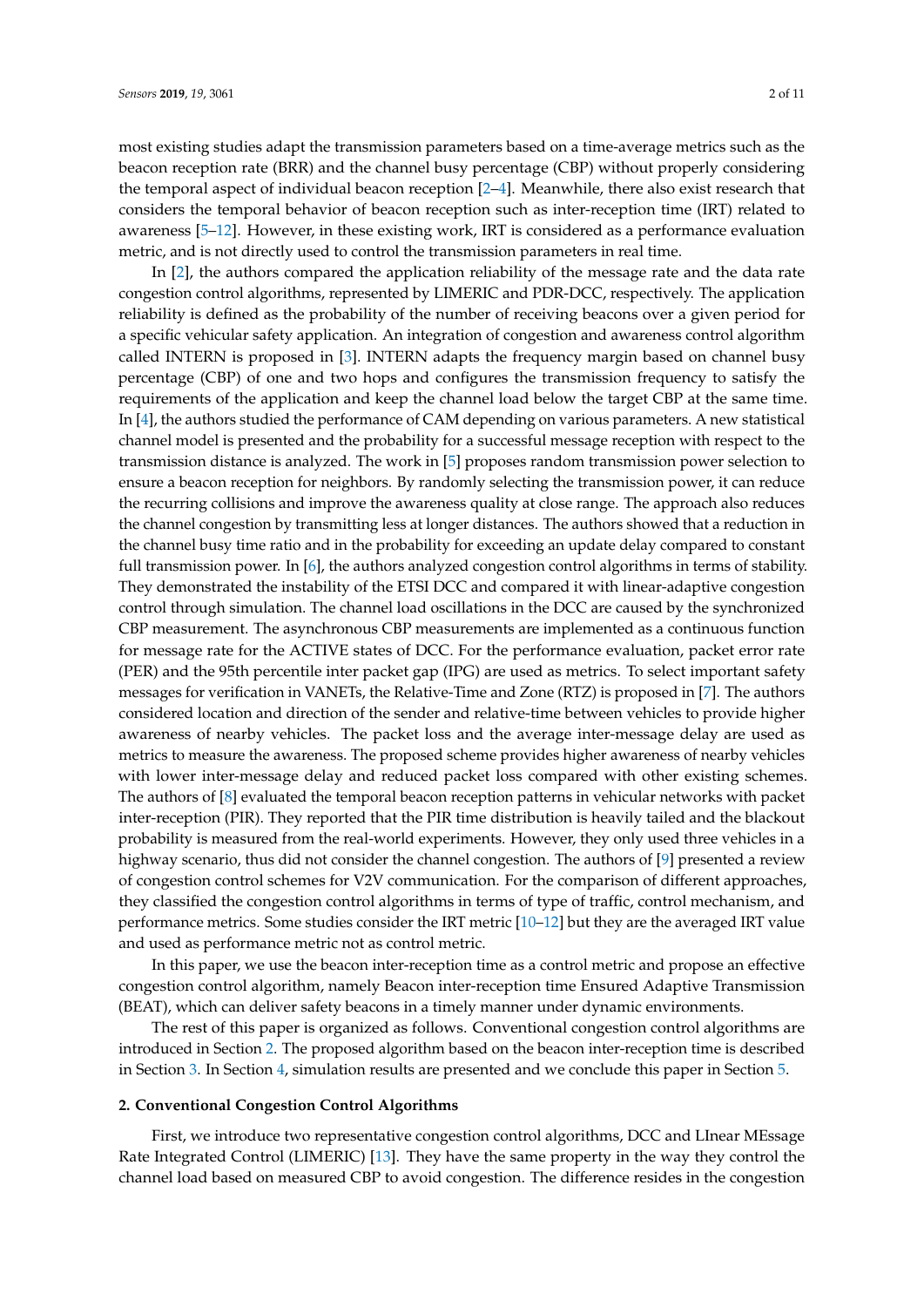control function. The DCC is a state-based algorithm and works in a reactive manner, while LIMERIC works adaptively.

Figure [1](#page-2-0) describes the state machine of the DCC algorithm. The DCC state machine has three states: relaxed, active, and restrictive. Notice that the active state can have several sub-states and the DCC maintains the number of active sub-states and the current state parameters [\[1\]](#page-9-0). We consider five states with three sub-active states in this paper. Each state has four control parameters: the transmission power, clear channel assessment (CCA) threshold, message frequency, and physical layer data rate.

<span id="page-2-0"></span>

**Figure 1.** DCC state machine.

Each of the four parameters are related to the DCC mechanisms, namely the transmit power control (TPC), the DCC sensitivity control (DSC), the transmit rate control (TRC), and the transmit data rate control (TDC). For congestion control of the periodic beacon, the DCC algorithm manages the aforementioned mechanisms by setting the values of four control parameters differently, as predefined for each state. The DCC algorithm employs the CBP as a condition for a state change by measuring the channel load and the current state depends on the current level of the CBP. As shown in Figure [1,](#page-2-0) the DCC state changes from relaxed to active or restrictive and from active to restrictive if the given condition of the CBP lasts for 1 s. Similarly, the DCC state changes from restrictive to active or relaxed and from active to relaxed when the CBP condition lasts for 5 s. The range of the channel load and the configuration of message frequency corresponding to each state we used in simulation is listed in Table [1.](#page-2-1)

<span id="page-2-1"></span>**Table 1.** Configuration of CBP and frequency values to the state.

| <b>State</b> | <b>CBP Condition</b> | Frequency        |
|--------------|----------------------|------------------|
| Relaxed      | < 0.3                | 10 <sub>Hz</sub> |
| Active 1     | $0.3 - 0.39$         | 5 <sub>Hz</sub>  |
| Active 2     | $0.4 - 0.49$         | $2.5$ Hz         |
| Active 3     | $0.5 - 0.59$         | $2$ Hz           |
| Restrictive  | > 0.6                | 1Hz              |

In contrast to the DCC algorithm, LIMERIC operates in a linear and adaptive manner. Similar to the DCC algorithm, LIMERIC measures the channel load by using the CBP, but it only controls the message rate, which is periodically updated by the following equation:

$$
r_j(t) = (1 - \alpha)r_j(t - 1) + \beta(r_g - r_C(t - 1)),
$$
  

$$
r_C(t) = \sum_{j=1}^K r_j(t),
$$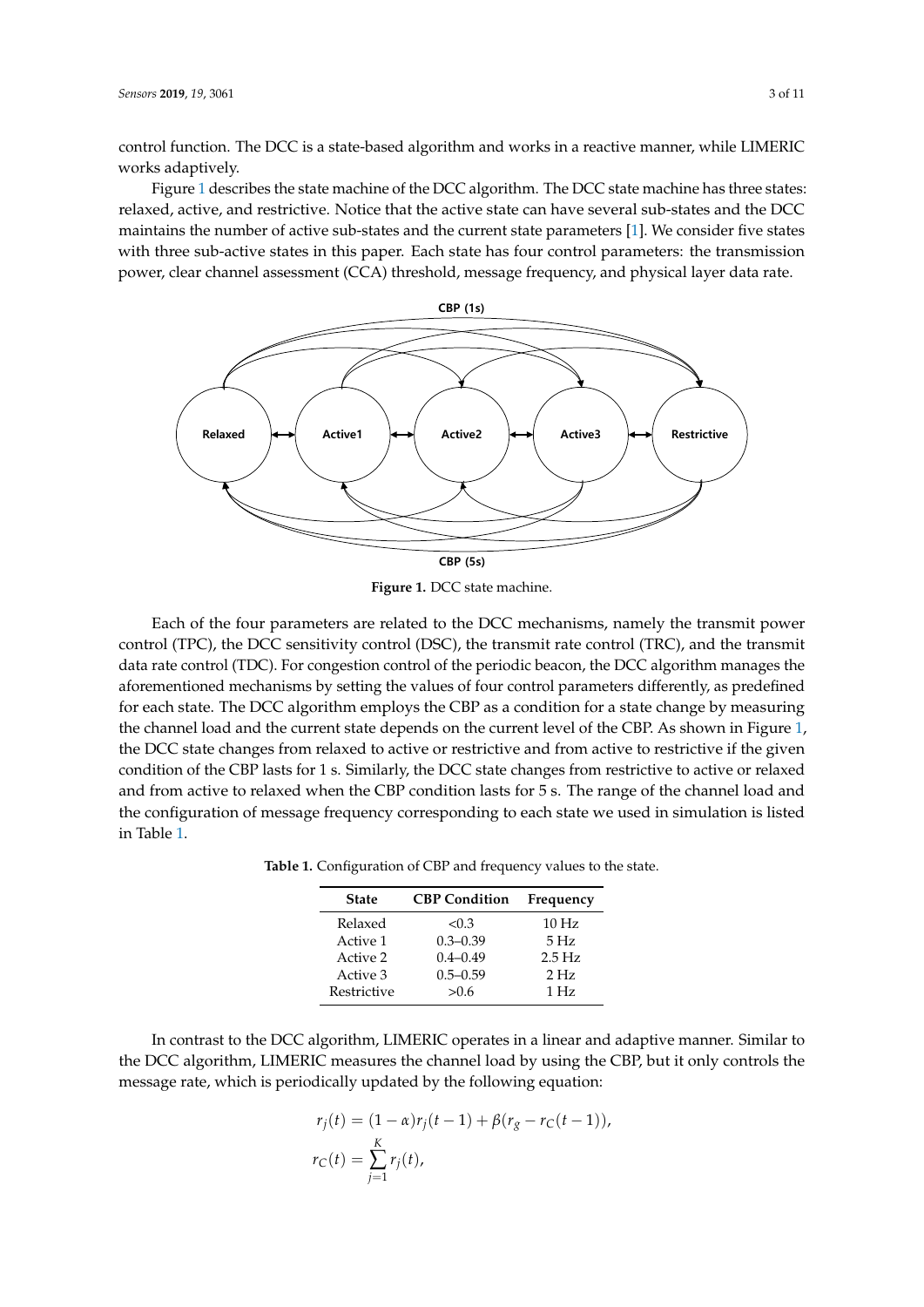where  $r_j(t)$  is the message rate for the *j*th vehicle, *K* is the number of vehicles in the carrier sense range, *r*<sub>C</sub> is the rate for the sum of *K* vehicles, *r*<sub>*g*</sub> denotes the target total rate, and  $0 < \alpha < 1$  and  $\beta > 0$  are gain factors [\[13\]](#page-10-7).

However, to update the message rate, there is a premise condition of calculating *rC*, which means that every single vehicle estimates *K* and shares its own rate with neighbors in its communication range. In practice, because of the dynamic varying environment of VANET, it is hard to estimate the number of neighboring vehicles in the carrier sense range. For the implementation of LIMERIC, it uses CBP to estimate  $r_C$ . At every 200 ms, the message rate is adapted between 1 and 10 Hz based on its previous value and the difference between the target and measured CBP.

### <span id="page-3-0"></span>**3. Beacon Inter-Reception Time Ensured Adaptive Transmission (BEAT)**

In this section, we briefly explain with a situational illustration the reason that the time-average metric is inadequate to cover the time-varying environment of V2V communication and the proposed scheme is described.

The conventional metrics such as CBP and BRR are insufficient to capture the temporal behavior of beacon reception. In fact, the CBP only tells the portion of the channel busy time occupied by other transmission or noise. Although the BRR measures the average rate of beacon reception, it is still insufficient to represent the temporal behavior of beacon reception. For example, let us consider the situation when the vehicle receives 50 beacons out of 100, which corresponds to BRR =  $0.5$ . However, there could be two extreme cases with the same BRR as follows: In the first case, the vehicle receives every other beacon, in which the beacon inter-reception time is equal to twice the beacon broadcasting period. In the second case, the vehicle receives the first 50 beacons and misses the rest, in which the inter-reception time becomes 50 times larger than the beacon broadcasting period. In summary, the beacon inter-reception time should be properly incorporated into congestion control for V2V safety communication.

To avoid an emergency situation such as crash, a vehicle participating in vehicle-to-vehicle communication has to receive a certain number of periodic safety beacons in real time. Both the conventional DCC and LIMERIC consider a time-average metric of CBP for a control metric. However, in V2V safety communication, it is more appropriate to take into account a metric that properly reflects the temporal behavior of each beacon reception. In addition, as discussed in [\[7\]](#page-10-3), a vehicle cannot verify all the safety messages, thus an appropriate solution is needed to overcome the safety beacon overflow in VANET. Meanwhile, the inter-reception time can be measured at every reception and it contains the information of the reception behavior in real time and a time delay from the previous reception. To this end, we propose an effective congestion control algorithm called Beacon inter-reception time Ensured Adaptive Transmission (BEAT), which considers the *beacon inter-reception time (BIRT)* as a control metric.

Reflecting the temporal aspect of beacon reception is the main advantage of using BIRT as a control metric. To handle the congestion in V2V communication, knowing the capacity of wireless channel is essential and adjusting the transmission parameters to make the traffic to under the network capacity. Through the beacon reception behavior, a vehicle can indirectly guess whether the channel is congested. Moreover, because BIRT is measured whenever a beacon is received, it can rapidly react to the congestion. The proposed BEAT controls the message frequency based on BIRT to guarantee the timely beacon reception. To measure BIRT, every vehicle manages (vehicle ID, time) pairs whenever receiving a beacon. Then, BIRT is calculated by the time difference between two successive beacon receptions with respect to the unique vehicle ID. Algorithm [1](#page-4-1) describes how BEAT controls the message frequency of Vehicle *i*. Based on the measured BIRT, each vehicle can estimate the channel congestion level and adjust the message frequency  $f$ , where  $f = 1, 2, 3, \cdots, 10$  Hz. The details of the proposed BEAT algorithm is as follows.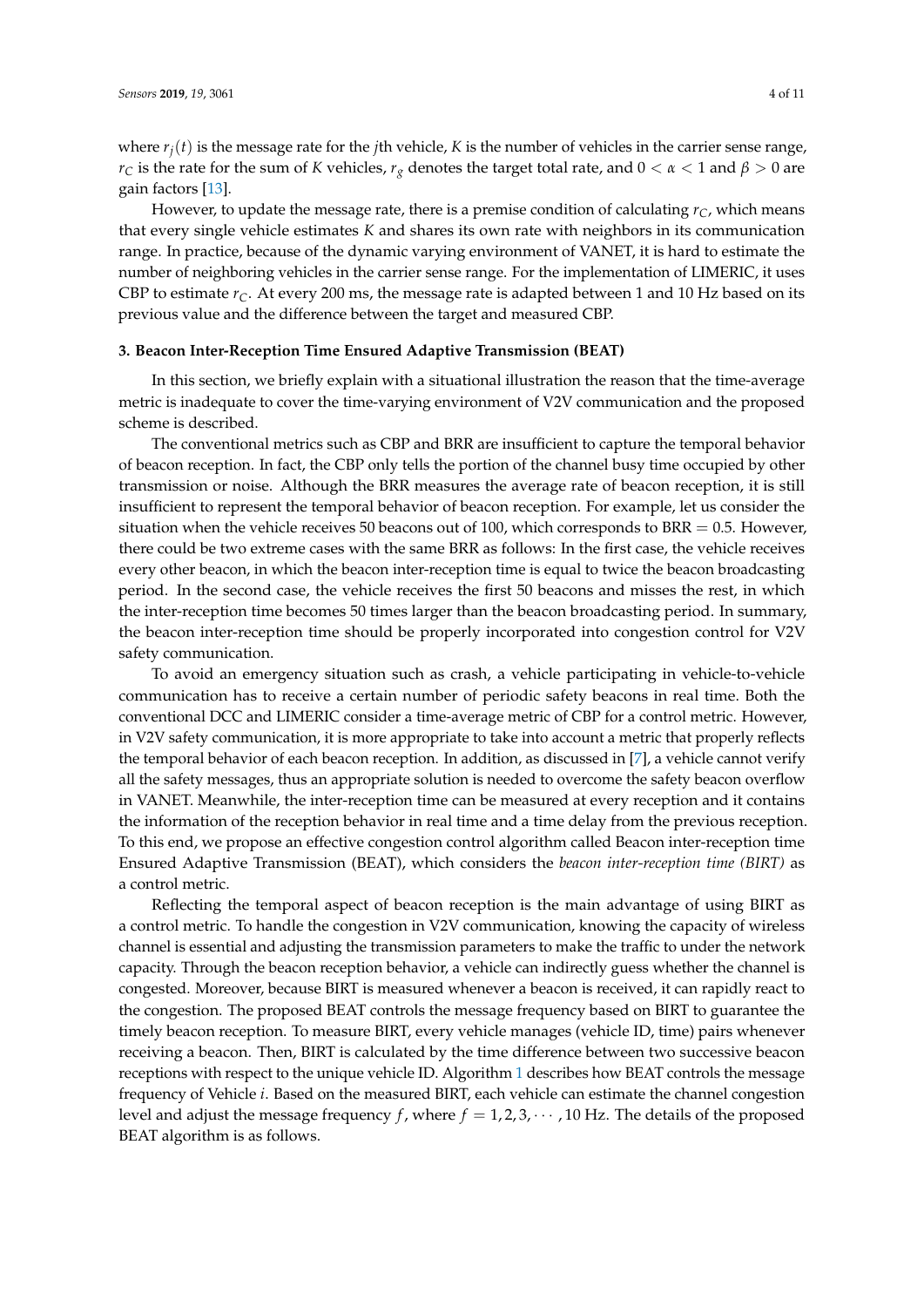## **Algorithm 1:** Pseudocode of BEAT

<span id="page-4-1"></span>

| 1 # for Vehicle i |
|-------------------|
|-------------------|

- **<sup>2</sup>** BIRT*i*(*j*): beacon inter-reception time of Vehicle *i* from Vehicle *j*
- **3** BIRT<sub>avg,*i*</sub>(T<sub>*R*</sub>): Average BIRT of Vehicle *i* during T<sub>*R*</sub> seconds
- **<sup>4</sup>** *f*cur,*<sup>i</sup>* : Current message frequency of Vehicle *i*
- **<sup>5</sup>** # executed for every beacon reception
- **6 if**  $BIRT_i(j) > BIRT_{thr}$  **then**
- **7**  $\vert f_{\text{cur},i} \leftarrow \max(f_{\text{cur},i} 1, f_{\text{min}})$
- **8 end**
- **<sup>9</sup>** # executed every T*<sup>R</sup>* seconds
- 10 **if**  $BIRT_{avg,i}(T_R) \leq BIRT_{thr}$  **then**
- $11$   $f_{\text{cur},i} \leftarrow \min(f_{\text{cur},i} + 1, f_{\text{max}})$
- **12 end**

The condition on Line 6 of Algorithm [1](#page-4-1) is responsible for decreasing the message frequency in case of congestion. First, we need to consider the tolerance time defined as the time duration during which at least one beacon should be received. Although varied in applications [\[14\]](#page-10-8), we choose a typical value of 1 s as the tolerance time. Thus, to meet the tolerance time constraint, we set a BIRT threshold (BIRT $_{thr}$ ) to 1 s.

Since the BIRT threshold is set to a fixed value, the maximum allowable number of consecutive missing beacons is different with the message frequency. In the case of *k* consecutive missing beacons, BIRT becomes  $(k + 1)/f$ . Considering the BIRT threshold, the number of maximum allowable consecutive missing beacons, *km*, with respect to the message frequency, *f<sup>i</sup>* , is calculated as  $k_m = \text{argmax}_k((k+1)/f_i \leq \text{BIRT}_{thr}).$ 

For instance, the vehicle with the message frequency of 10 Hz has  $k_m = 9$ . Hence, it can keep the current message frequency with up to nine consecutive beacons missing. If the vehicle misses more than  $k_m$  consecutive beacons, then the vehicle should decrease its message frequency because BIRT exceeds BIRT*thr* on Line 6 of Algorithm [1.](#page-4-1) Here, the max function holds the current message frequency not to be under the minimum message frequency, *fmin*. The decreasing message frequency event can occur before the next beacon reception of Vehicle *j* because the condition is checked for every nearby neighboring vehicle, not only Vehicle *j*. Thus, in the congested situation, the message frequency is decreased rapidly and the channel congestion can be resolved in a short time.

The condition on Line 10 of Algorithm [1](#page-4-1) is for increasing the message frequency to improve the awareness of neighboring vehicles. Vehicle *i* checks the condition every T*R*, which is set to 5 s, the same as in DCC. During this period, if the average BIRT is below or equal to the threshold, the vehicle increases its message frequency. Compared to the condition on Line 6, the condition on Line 10 is checked periodically and slowly every  $T_R$  s. Even though the channel congestion is caused by the increased message frequency, the sensitive decreasing message frequency process can attempt to recover it at the moment of satisfying the condition on Line 6.

In this manner, the proposed BEAT algorithm directly controls the beacon inter-reception time.

## <span id="page-4-0"></span>**4. Performance of BEAT**

To evaluate the performance of BEAT, we carried out a simulation study using OMNeT++ [\[15\]](#page-10-9) and SUMO [\[16\]](#page-10-10). We considered a highway scenario to highlight the issues of real time operation. In this scenario, the highway had four lanes with different velocity limits of 25, 30, 35, and 40 m/s, respectively. There were a total of 200 vehicles, and reference vehicle and observed vehicles were allocated on the 40 m/s lane. The rest of the vehicles were randomly distributed at a density of 50 vehicles/lane/km on the other three lanes make a dynamically changing vehicular environment around the observed vehicles. A Nakagami-m fading model was used for the wireless channel. We used Nakagami fading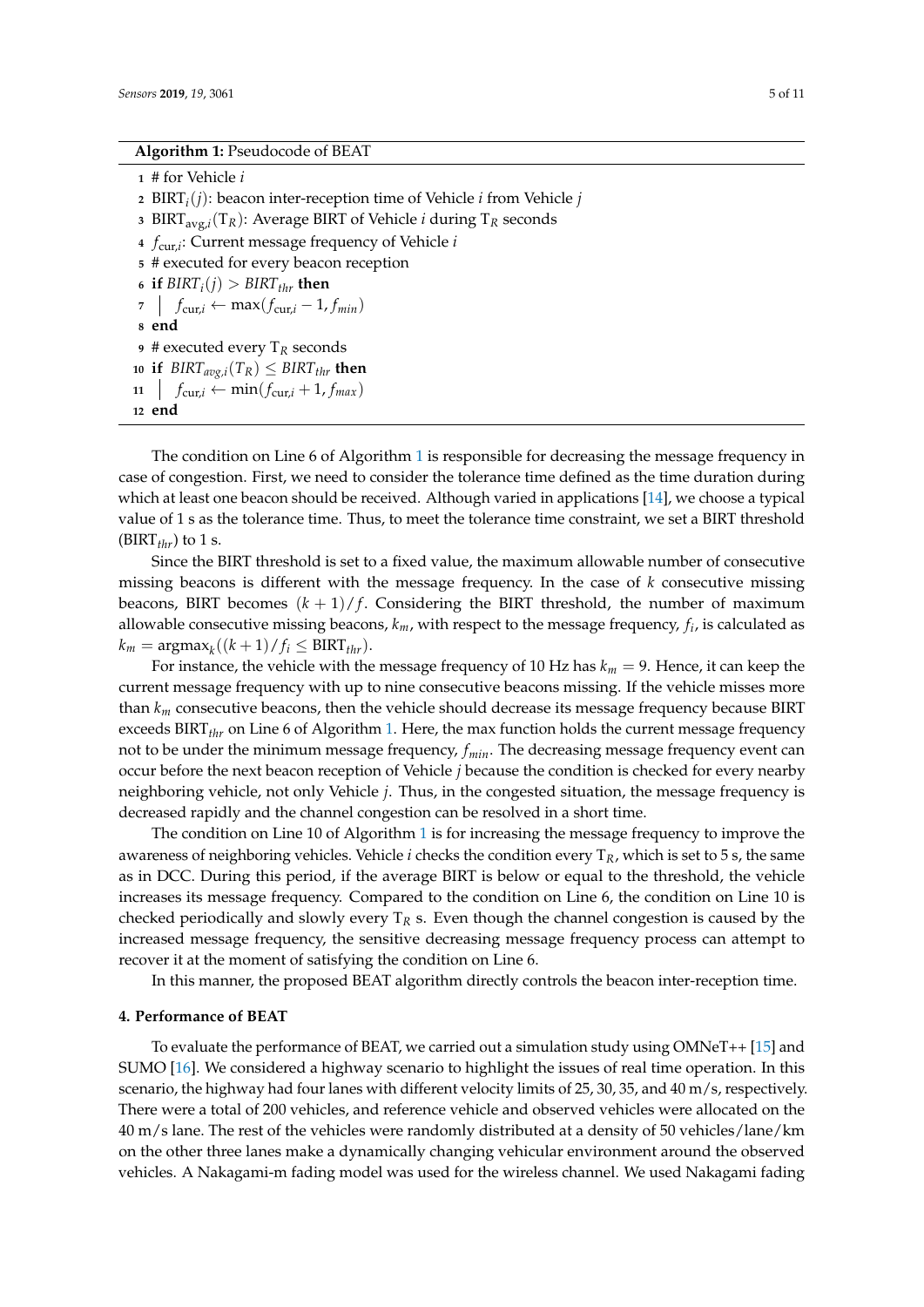parameter  $m = 1$ , which refers to severe fading conditions [\[17\]](#page-10-11). Each simulation was conducted for 50 s and we ran a total of 100 simulations with independent random seeds per each congestion control algorithm. In summary, because vehicles were randomly positioned with independent seed, the number of neighbor vehicles varied across each simulation run. Consequently, the reference vehicle and the observed vehicles experienced different congestion, i.e., different wireless channel condition, every single simulation.

Table [2](#page-5-0) shows the parameter settings for the BEAT, LIMERIC, and DCC algorithms. The PHY and MAC layers followed the IEEE 802.11p standard. The beacon was assigned to priority level 2, which is the second highest priority, and the same level of access category to video in enhanced distributed channel access (EDCA). The values of *α*, *β*, and the target CBP were from [\[13\]](#page-10-7). DCC, LIMERIC, and BEAT used identical settings for transmission power, carrier sense threshold, and data rate. These common parameter settings are widely adopted to the congestion control algorithms in vehicular communications and we obeyed the adjustment range standard [\[9\]](#page-10-5). In simulation, the message frequency started with 10 Hz initially and adapted with respect to the function of each algorithm. The DCC algorithm also set the message frequency and state change conditions as illustrated in Table [1.](#page-2-1)

<span id="page-5-0"></span>

| Parameter                        | Value             |  |
|----------------------------------|-------------------|--|
| AIFSN (priority)                 | 2(2)              |  |
| $CW_{min}$                       | 15                |  |
| Beacon length                    | 378 byte          |  |
| Transmission power               | $20$ dBm          |  |
| Carrier sense threshold          | $-92$ dBm         |  |
| Noise floor                      | $-110$ dBm        |  |
| Data rate                        | 6 Mbps            |  |
| Wireless channel                 | Nakagami-m fading |  |
| CBP update period                | $200 \text{ ms}$  |  |
| <b>LIMERIC Parameter Setting</b> |                   |  |
| α                                | 0.1               |  |
| В                                | 1/150             |  |
| Target CBP                       | 65%               |  |
| <b>DCC Parameter Setting</b>     |                   |  |
| State change period              | $1$ or $5s$       |  |

**Table 2.** Parameter setting of simulation environment.

For performance comparison of the DCC and LIMERIC algorithms with the proposed BEAT algorithm, we measured BIRT values of vehicles 50, 100, 150, 200, 250, and 300 m away from the reference vehicle.

The comparison of the CBP among the DCC, LIMERIC, and BEAT algorithms is presented in Figure [2.](#page-6-0) The CBP of the DCC algorithm significantly oscillated because its state frequently changed between relaxed and restrictive. Regardless of the environment change in VANET, the CBP change pattern of the DCC was fixed and repeated: after staying 0.1 during 5 s, it peaked around 0.8 and then returned to 0.1. Meanwhile, the CBP of LIMERIC remained in a range of 0.5 and 0.7 because LIMERIC was basically a control algorithm to meet the target CBP of 0.65. The proposed scheme, BEAT, was distinct from DCC and LIMERIC. BEAT initially experienced high CBP because of a high message frequency. However, its CBP decreased to a small value by controlling the message frequency based on BIRT.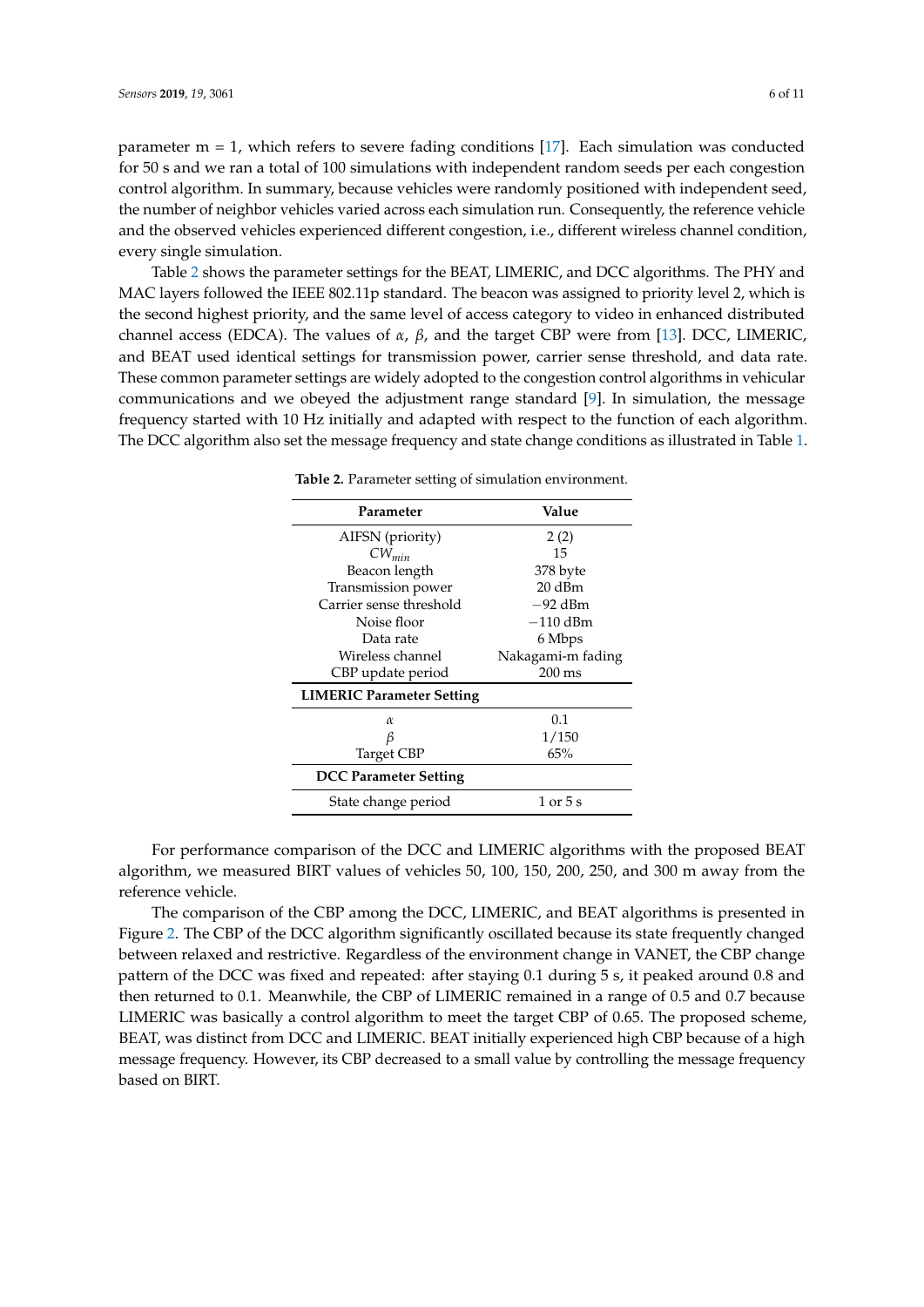<span id="page-6-0"></span>

**Figure 2.** CBP comparison of the reference vehicle.

Next, we checked the performance of the algorithms in terms of BIRT, which is critical to the safety performance. Figure [3](#page-7-0) shows the BIRT value of a vehicle 50 m-away from the reference one. Despite the relatively short distance between the two vehicles, the DCC algorithm frequently failed to receive the beacon, and BIRT often increased up to around 5 s. Although smaller than DCC, BIRT of LIMERIC also often increased up to around 3 s. Considering the tolerance time of safety application in VANET, the long BIRT of DCC and LIMERIC could be a potential danger on the road. From the perspective of the vehicle, one of the neighboring vehicles might appear to vanish for up to 3 or 5 s. More seriously, not all the neighboring vehicles, but some of them may be found in this situation and suffer because the nearby vehicles experience similar channel conditions. This problem makes the vehicle make a wrong decision from lack of information and cause vehicle crash in the worst case. For the safety on the road, guaranteeing the timely reception of the safety beacon cannot be neglected. In comparison to the DCC algorithm and LIMERIC, the proposed BEAT algorithm tightly controlled the message frequency and was therefore able to keep BIRT under 1 s. The trends are similar for other distances.

Figure [4](#page-7-1) compares the beacon frequency of the three congestion control algorithms, DCC, LIMERIC, and BEAT. The DCC algorithm controlled the message frequency in accordance with the CBP, as shown in Figure [2.](#page-6-0) As a result, the message frequency of the DCC algorithm oscillated between 1 and 10 by repeating the same process again as in the CBP graph. LIMERIC also controlled the message frequency to meet the target channel load in the range between 4 and 10. Unlike DCC and LIMERIC, BEAT adapted its message frequency according to the measured BIRT rather than CBP. Consequently, similar to the results shown in Figure [2,](#page-6-0) the message frequency of BEAT decreased smoothly and remained around 1∼2 Hz. In Figure [4,](#page-7-1) the main difference of the proposed BEAT and the conventional schemes is the average message frequency. The high message frequency of the conventional algorithms is expected by Figure [2.](#page-6-0) Generally, the high message frequency is related to the high throughput and it means that the conventional algorithms may have greater throughput than BEAT. However, the objective of this paper is the congestion control, which can react properly in real time for vehicle-to-vehicle safety communication, not to improve the throughput.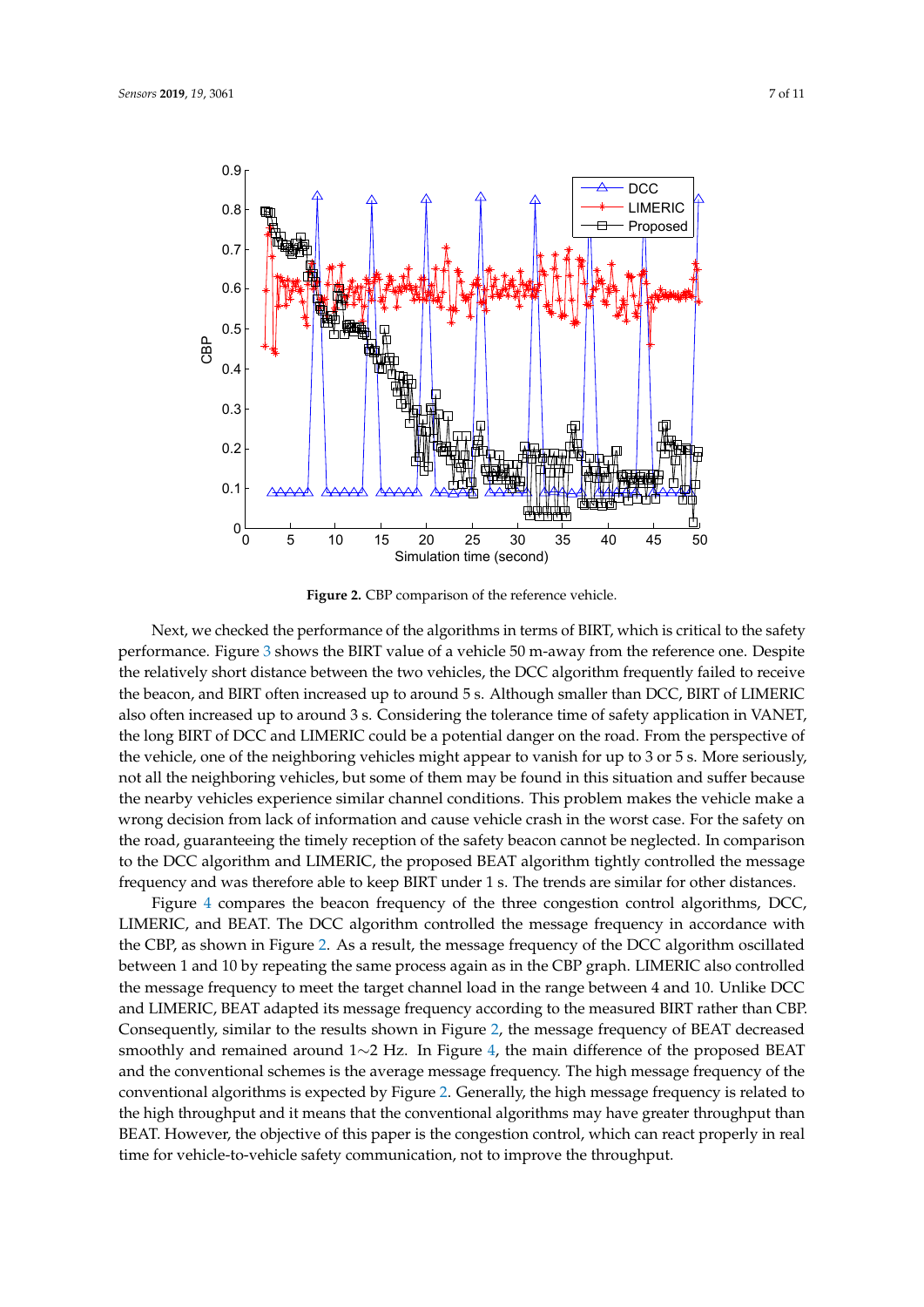<span id="page-7-0"></span>

**Figure 3.** BIRT of a vehicle 50 m away from the reference vehicle.

<span id="page-7-1"></span>

**Figure 4.** Comparison of beacon frequency of the three congestion control algorithms.

We also measured the average performance metric, packet delivery ratio (PDR), as illustrated in Figure [5.](#page-8-0) The PDR results of each simulation is displayed as a type of box plot according to the distance from the reference vehicle. In the box, the horizontal line is the median, the asterisk is the average value of PDR, the plus signs are outliers, and the bottom and top edges of the box indicate the 25th and 75th percentiles, respectively. As shown in the figure, the PDR values of BEAT are closely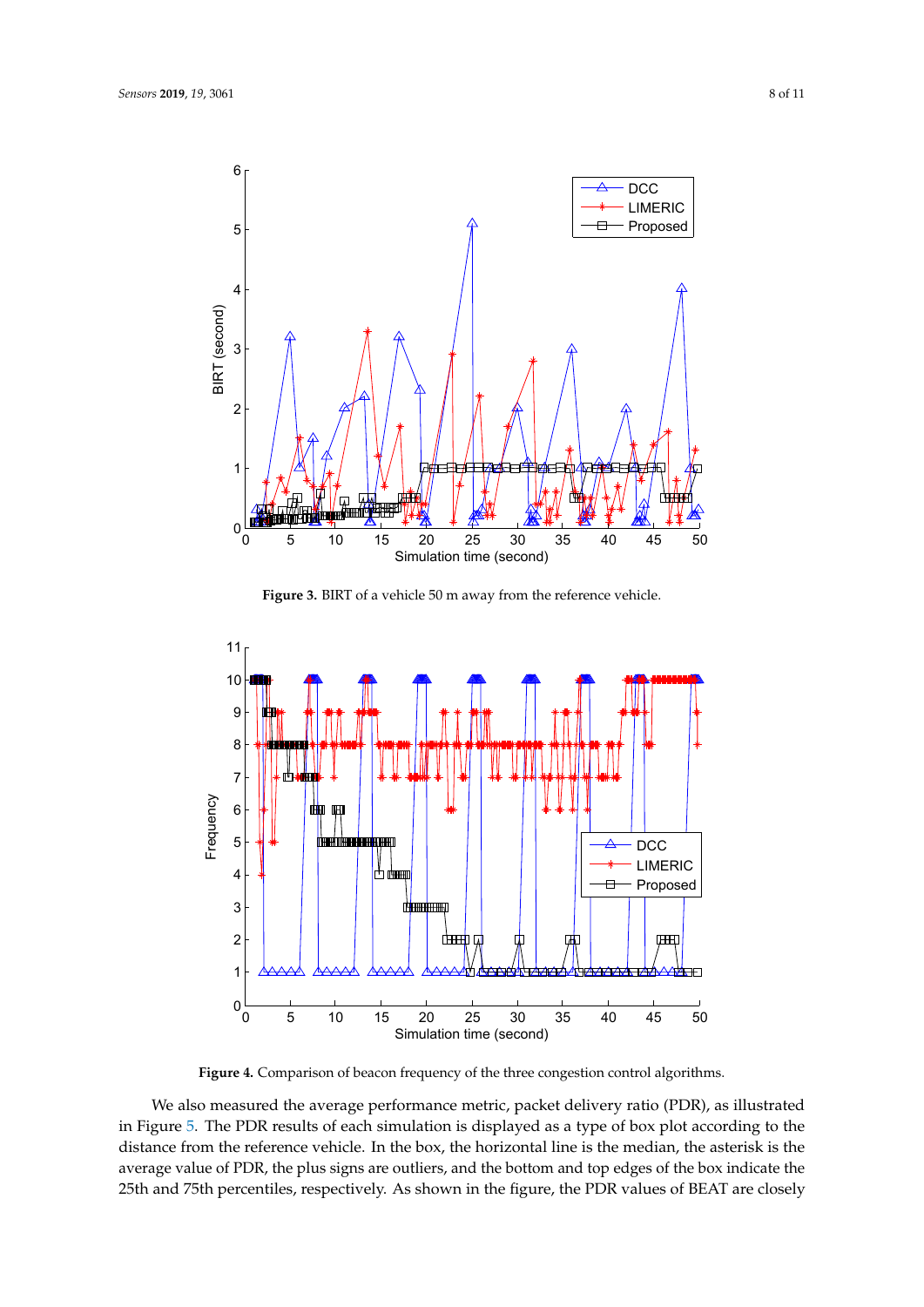gathered, while the DCC and LIMERIC are widely distributed. Moreover, the observed vehicles of BEAT received over 80% of safety beacons on average from the reference vehicle. The average PDR of BEAT was the highest compared to the conventional congestion control algorithms in the entire distance range. We observed that the DCC and LIMERIC have high message frequency and long BIRT values (Figures [3](#page-7-0) and [4\)](#page-7-1). Additionally, the extreme deviation of the PDR value at the same distance means unfair safety beacon reception between the vehicles and it may cause a safety hazard in a real scenario. However, the distribution of the PDR value shows BEAT received safety beacons fairly from all vehicles in comparison to the conventional algorithms.

<span id="page-8-0"></span>

**Figure 5.** Packet delivery ratio (PDR) performance of the three congestion control algorithms.

Figure [6](#page-9-5) shows the violation probability of each algorithm according to the distance from the reference vehicle, where the violation condition is that BIRT is greater than 1 s. The violation probability is defined as follows.

$$
Violation probability = \frac{\text{The number of received becomes with BIRT exceeds 1 s}}{\text{Total number of received becomes}}.
$$

In terms of the violation probability, the DCC algorithm shows the worst performance. Regardless of the distance, BEAT showed extremely low violation probability of less than 0.006. The reason the DCC had high violation probability value is the poor performance of BIRT. The violation probability was calculated only for the received safety beacons. For instance, the frequency behavior of the DCC for 10 s shown in Figure [4](#page-7-1) has a restrictive state (1 Hz) at 1–5 and 7–10 s and relaxed state (10 Hz) at 6 s. If the worst BIRT situation occurred at relaxed state, the DCC operated vehicle would lose 10 and 3 safety beacons at relaxed and restrictive states, respectively. However, the violation probability could be calculated to 1/6.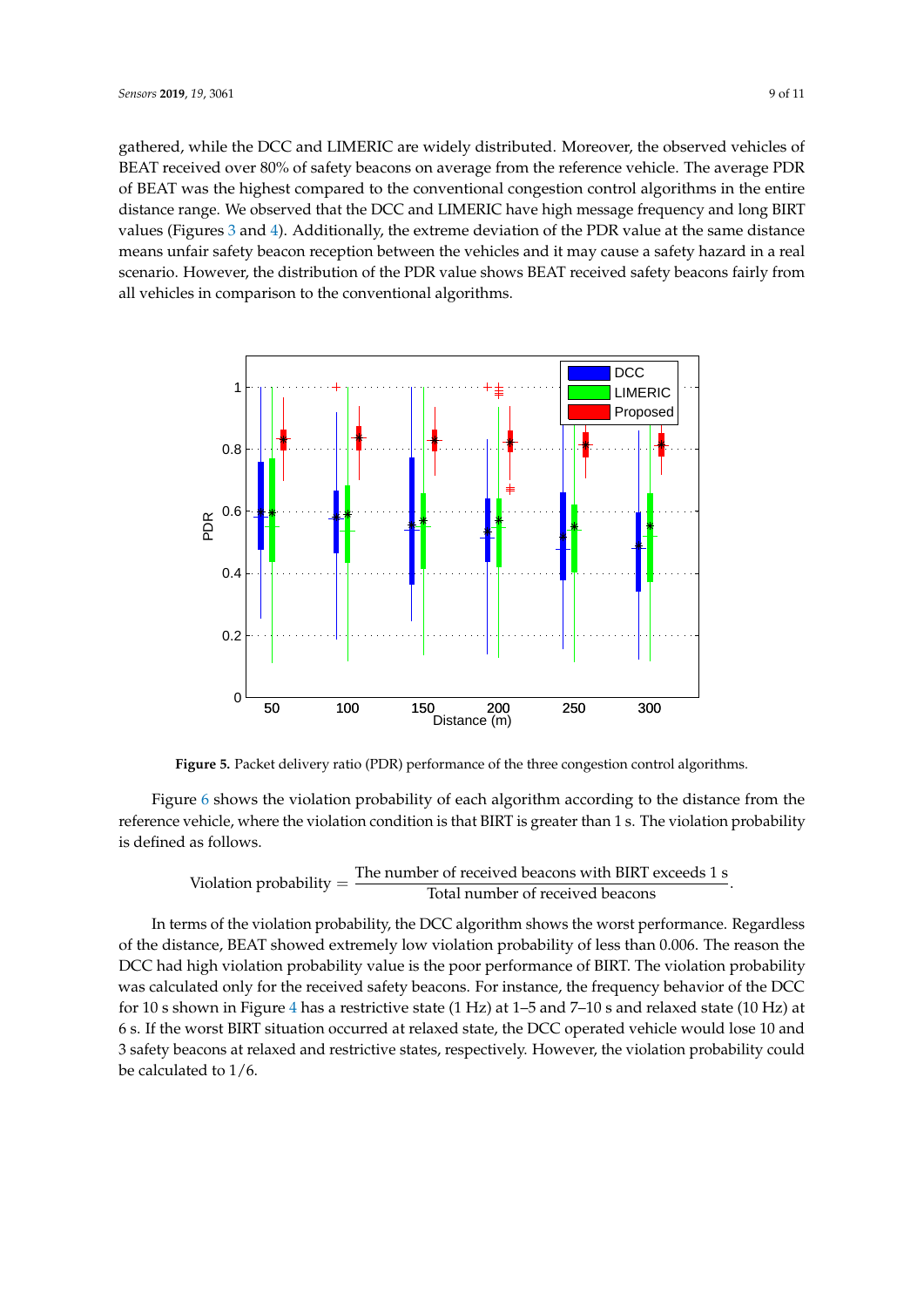<span id="page-9-5"></span>

**Figure 6.** Violation probability of BIRT.

## <span id="page-9-4"></span>**5. Conclusions**

In this paper, we discuss the importance of safety beacon inter-reception time as a performance metric. We focus on the real time property of the vehicle-to-vehicle communication, thus adopt BIRT, which can reflect the temporal aspect of beacon reception, rather than BRR and throughput. Then, we propose a congestion control scheme named BEAT. The message frequency of periodic safety beacon is adjusted based on BIRT to guarantee the timely beacon reception. Our simulation results demonstrate that BEAT is more effective for timely delivery of safety beacons than the conventional DCC and LIMERIC algorithms. We expect that BEAT will contribute to V2V safety communication. We are interested in the following directions for future work. The scalability of BEAT with respect to the vehicle density and different scenarios would be considered. In the proposed algorithm, in addition to BIRT, the distance between neighboring vehicles may contribute to improve the awareness level.

**Author Contributions:** S.S. and K.-J.P. conceived the system design; S.S. performed simulations; S.S. and K.-J.P. analyzed the result; S.S. wrote the paper; and S.S. and K.-J.P. edited the paper.

**Funding:** This work was supported by Institute for Information & communications Technology Promotion (IITP) grant funded by the Korea government (MSIP) (2014-0-00065, Resilient Cyber-Physical Systems Research).

**Conflicts of Interest:** The authors declare no conflict of interest.

## **References**

- <span id="page-9-0"></span>1. European Telecommunications Standards Institute (ETSI). *ETSI-TS 102 687, Intelligent Transport Systems (ITS), Decentralized Congestion Control Mechanisms for Intelligent Transport Systems Operating in the 5 GHz Range, Access Layer Part, V1.1.1*; ETSI: Valbonne, France, 2011.
- <span id="page-9-1"></span>2. Math, C.B.; Li, H.; de Groot, S.H.; Niemegeers, I.G. V2X Application-Reliability Analysis of Data-Rate and Message-Rate Congestion Control Algorithms. *IEEE Commun. Lett.* **2017**, *21*, 1285–1288. [\[CrossRef\]](http://dx.doi.org/10.1109/LCOMM.2017.2675899)
- <span id="page-9-3"></span>3. Sepulcre, M.; Gozalvez, J.; Altintas, O.; Kremo, H. Integration of Congestion and Awareness Control in Vehicular Networks. *Ad Hoc Netw.* **2016**, *37*, 29–43. [\[CrossRef\]](http://dx.doi.org/10.1016/j.adhoc.2015.09.010)
- <span id="page-9-2"></span>4. Breu, J.; Brakemeier, A.; Menth, M. A Quantitative Study of Cooperative Awareness Messages in Production VANETs. *EURASIP J. Wirel. Commun. Netw.* **2014**, *2014*, 98. [\[CrossRef\]](http://dx.doi.org/10.1186/1687-1499-2014-98)